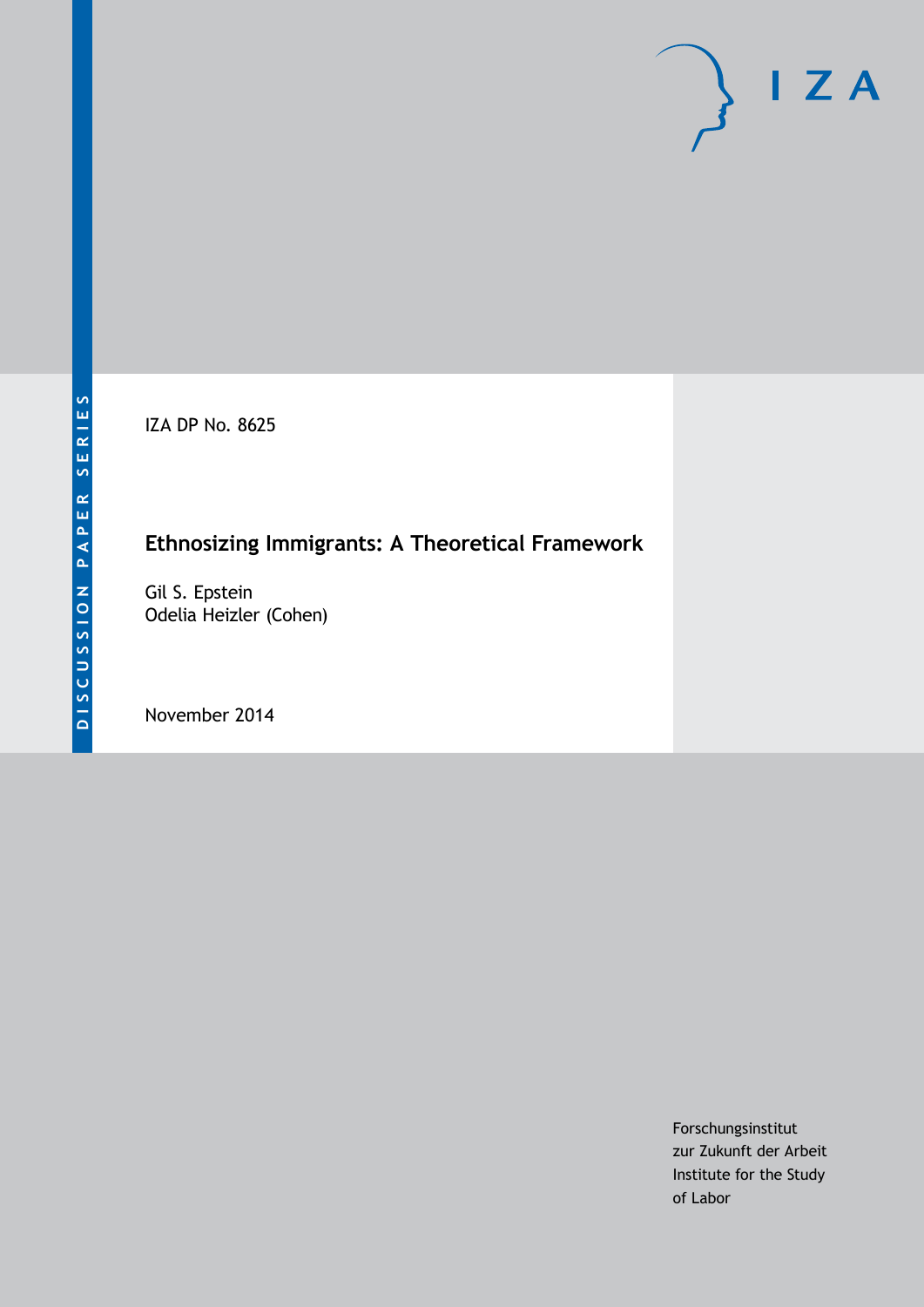# **Ethnosizing Immigrants: A Theoretical Framework**

### **Gil S. Epstein**

*Bar-Ilan University, IZA and CReAM*

### **Odelia Heizler (Cohen)**

*Academic College of Tel-Aviv Yaffo and IZA*

Discussion Paper No. 8625 November 2014

IZA

P.O. Box 7240 53072 Bonn **Germany** 

Phone: +49-228-3894-0 Fax: +49-228-3894-180 E-mail: [iza@iza.org](mailto:iza@iza.org)

Any opinions expressed here are those of the author(s) and not those of IZA. Research published in this series may include views on policy, but the institute itself takes no institutional policy positions. The IZA research network is committed to the IZA Guiding Principles of Research Integrity.

The Institute for the Study of Labor (IZA) in Bonn is a local and virtual international research center and a place of communication between science, politics and business. IZA is an independent nonprofit organization supported by Deutsche Post Foundation. The center is associated with the University of Bonn and offers a stimulating research environment through its international network, workshops and conferences, data service, project support, research visits and doctoral program. IZA engages in (i) original and internationally competitive research in all fields of labor economics, (ii) development of policy concepts, and (iii) dissemination of research results and concepts to the interested public.

IZA Discussion Papers often represent preliminary work and are circulated to encourage discussion. Citation of such a paper should account for its provisional character. A revised version may be available directly from the author.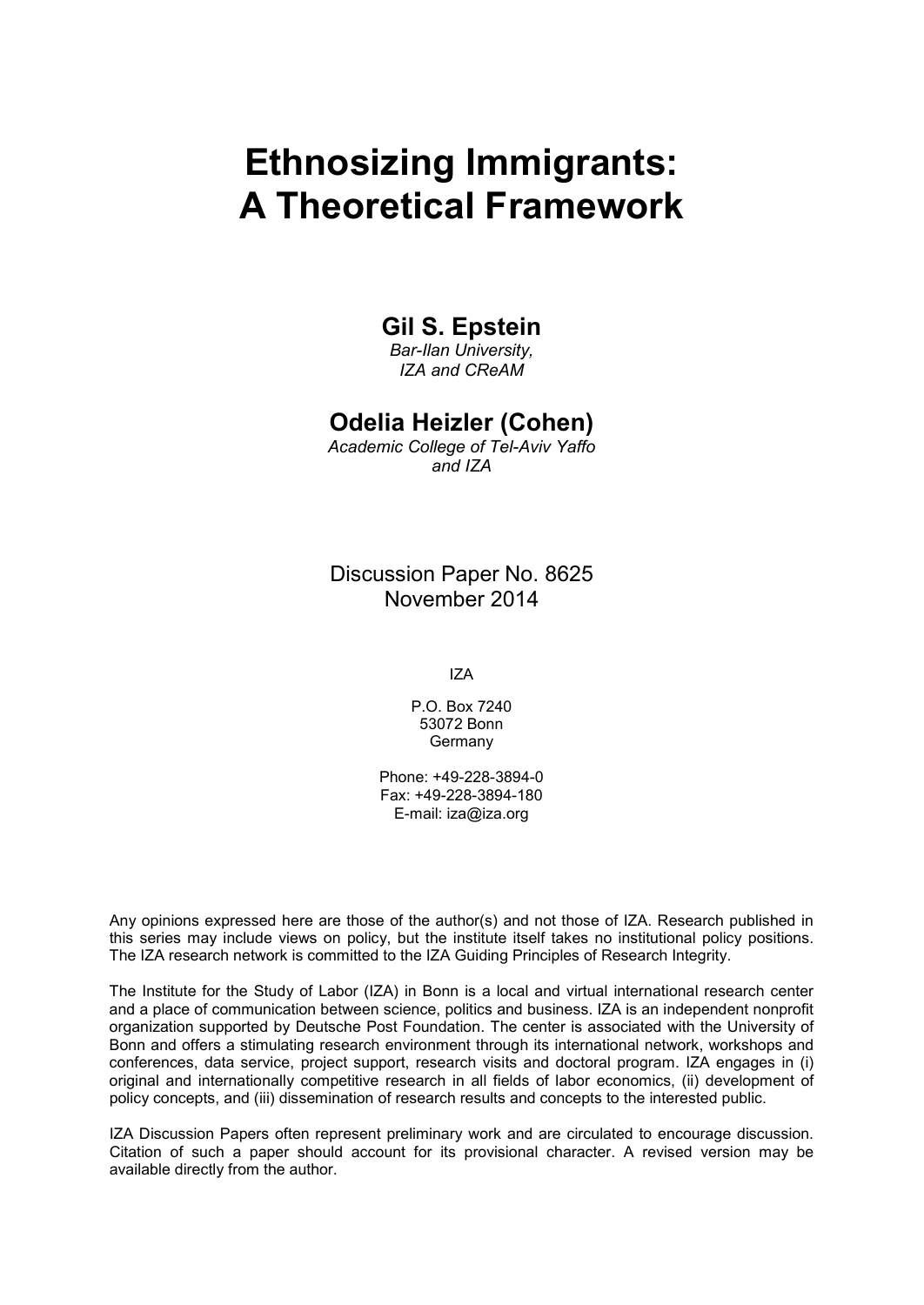IZA Discussion Paper No. 8625 November 2014

## **ABSTRACT**

### **Ethnosizing Immigrants: A Theoretical Framework**

Recently, Constant, Gataullina, and Zimmermann (2009) established a new method to measure ethnic identity which they called the "*ethnosizer*". Using information on an individual's language, culture, social interactions, history of migration, and ethnic selfidentification, the method classifies that individual into one of four states: assimilation, integration, separation or marginalization. A large body of literature has emerged examining the effects of immigrants' characteristics (age, gender, education, religion, etc.) on their ethnic identity using the *ethnosizer*. This note presents a basic theoretical framework to shed light on the vast collection of empirical results obtained on this topic.

JEL Classification: F22, J15, Z10

Keywords: ethnosizer, immigrants, assimilation, integration, separation, marginalization

Corresponding author:

Gil. S. Epstein Department of Economics Bar-Ilan University 52900, Ramat-Gan Israel E-mail: [gil.epstein@biu.ac.il](mailto:gil.epstein@biu.ac.il)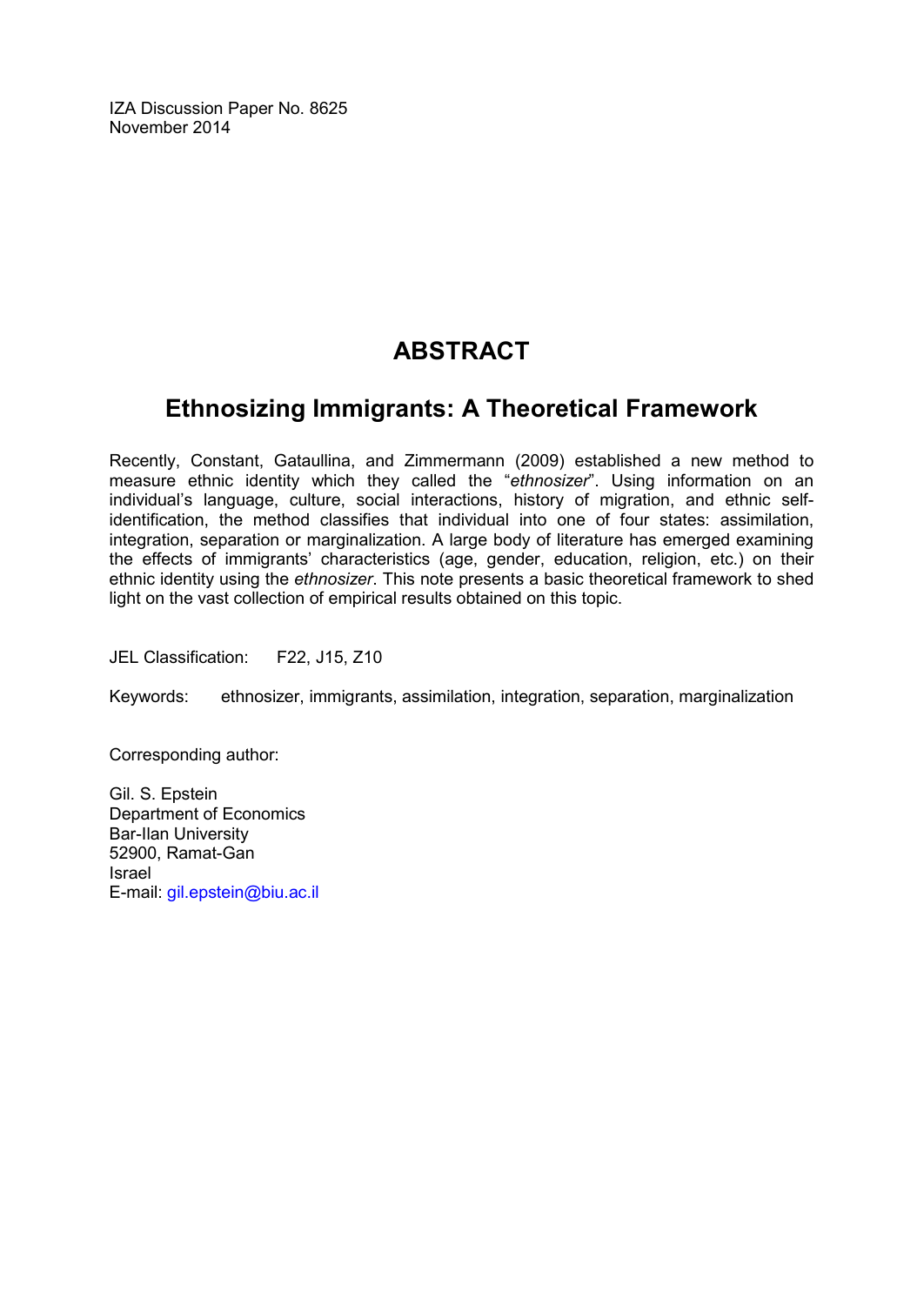#### **1. Introduction**

Immigrants experience high unemployment and earn less than natives in many countries. Since the seminal paper by Chiswick (1978), the economics literature has dealt with the immigrant–native gap in the labor market. The differences can be explained by human capital, age, language skills, religious and ethnic origin, and time spent in the host country, among other characteristics. However, the actual immigrant– native gap still remains to be explored. Recent studies have used ethnic identification, i.e. the degree of the immigrant's identification with the culture and society of the host country and the country of origin, to explain immigrant outcomes in the labor market. Ethnic identity can change after arrival, as opposed to ethnicity which remains a permanent characteristic of the source country. Over the last years, economists have begun to explore cultural and ethnic segregation using psychology and sociology of identity theories. For example, in seminal work, Akerlof and Kranton (2000), considers how identity, a person's sense of self, affects economic outcomes.

Constant, Gataullina, and Zimmermann (2009) developed the *ethnosizer*, a new measure of the intensity of the individual's ethnic identity with respect to his or her host country's and source country's society. This measurement uses information on language, culture, social interactions, history of migration, and ethnic selfidentification. The *ethnosizer* classifies immigrants into one of four states of ethnic identification: integration, assimilation, separation or marginalization, based on the German Socioeconomic Panel (GSOEP) for 2001. In addition, they demonstrated characteristics that affect the immigrant's state of ethnic identification.

As we will present below, there is a rapidly growing literature on the effect of ethnic identification on economic behavior—such as participation in the labor market, income and household ownership—using the *ethnosizer* (see for survey, Constant and Zimmermann, 2008, 2013). This note contributes to the rising literature on ethnic identification by offering a simple theoretical model to provide possible explanations for the different empirical results obtained in the literature. We adopt the twodimensional version of the *ethnosizer* to explain which immigrants are assimilated, integrated, segregated or marginalized.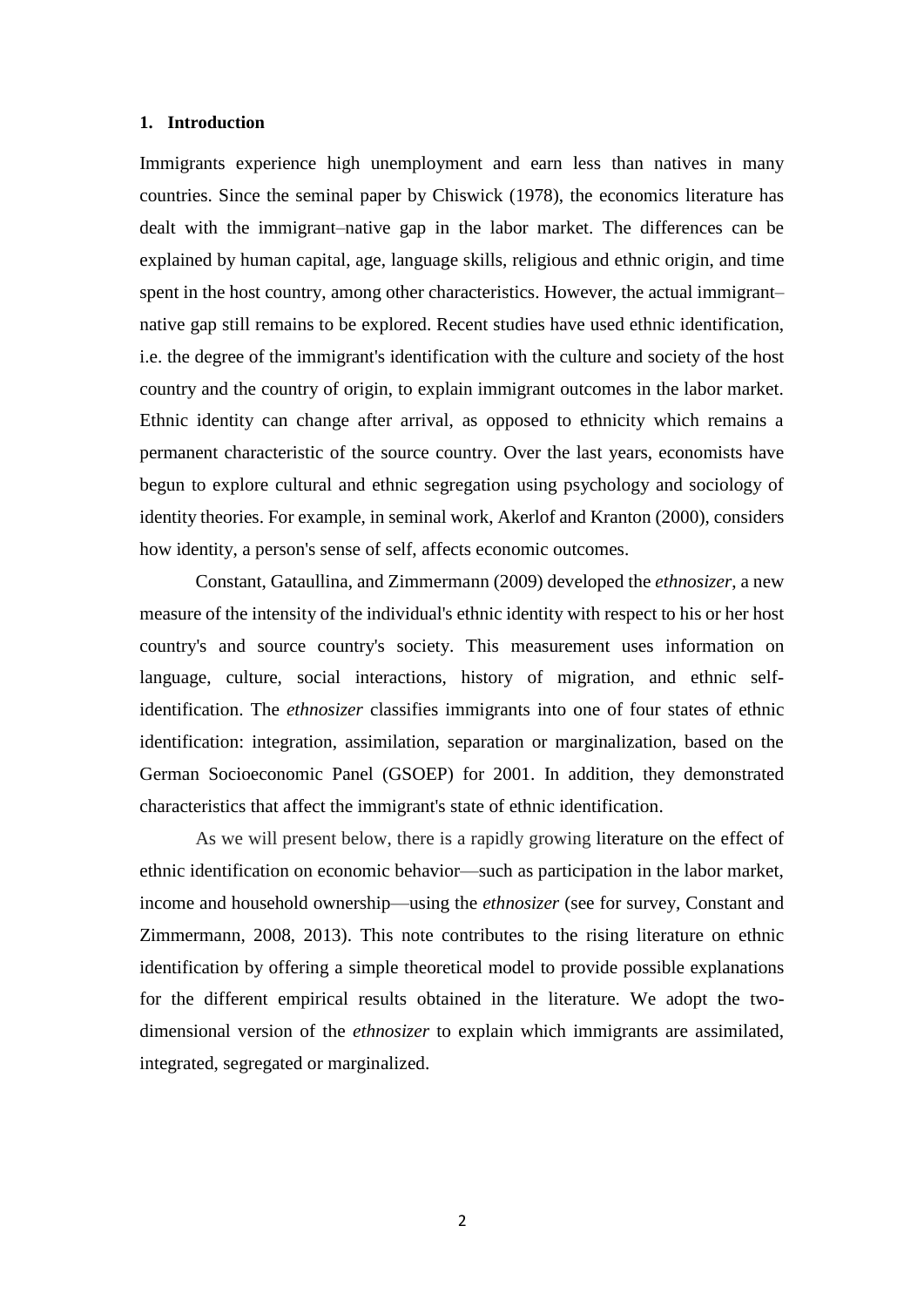#### **2. Background and literature review**

The method to measure ethnic identity, the *ethnosizer*, can range from zero (full commitment to the host country) to one (full commitment to the country of origin). There are two versions of *ethnosizer*: the one dimensional and the two-dimensional. In the former, a stronger commitment to the host country necessarily implies a weaker connection to the country of origin and vice versa. However, when considering the second version, the *ethnosizer* measurement allows simultaneous intensification of connections to the host and source countries. Similar to Berry (1980), the twodimensional version of the *ethnosizer* classifies immigrants into one of four states: integration, assimilation, separation or marginalization (see Figure 1). *Assimilation* (A) is a strong identification with the host culture and society, coupled with a firm conformity to its norms, values, and codes of conduct, and a weak identification with ancestry; *integration* (I) is achieved when an individual combines, incorporates, and exhibits both strong dedication to the country of origin and commitment and conformity to the host society; *marginalization* (M) is weak dedication to or strong detachment from either the dominant culture or the culture of origin, and *separation* (S) is an exclusive commitment to the culture of origin, even years after emigration, paired with weak involvement in the host culture and country realities.

**Figure 1.**



3.

Source: Constant et al. (2009)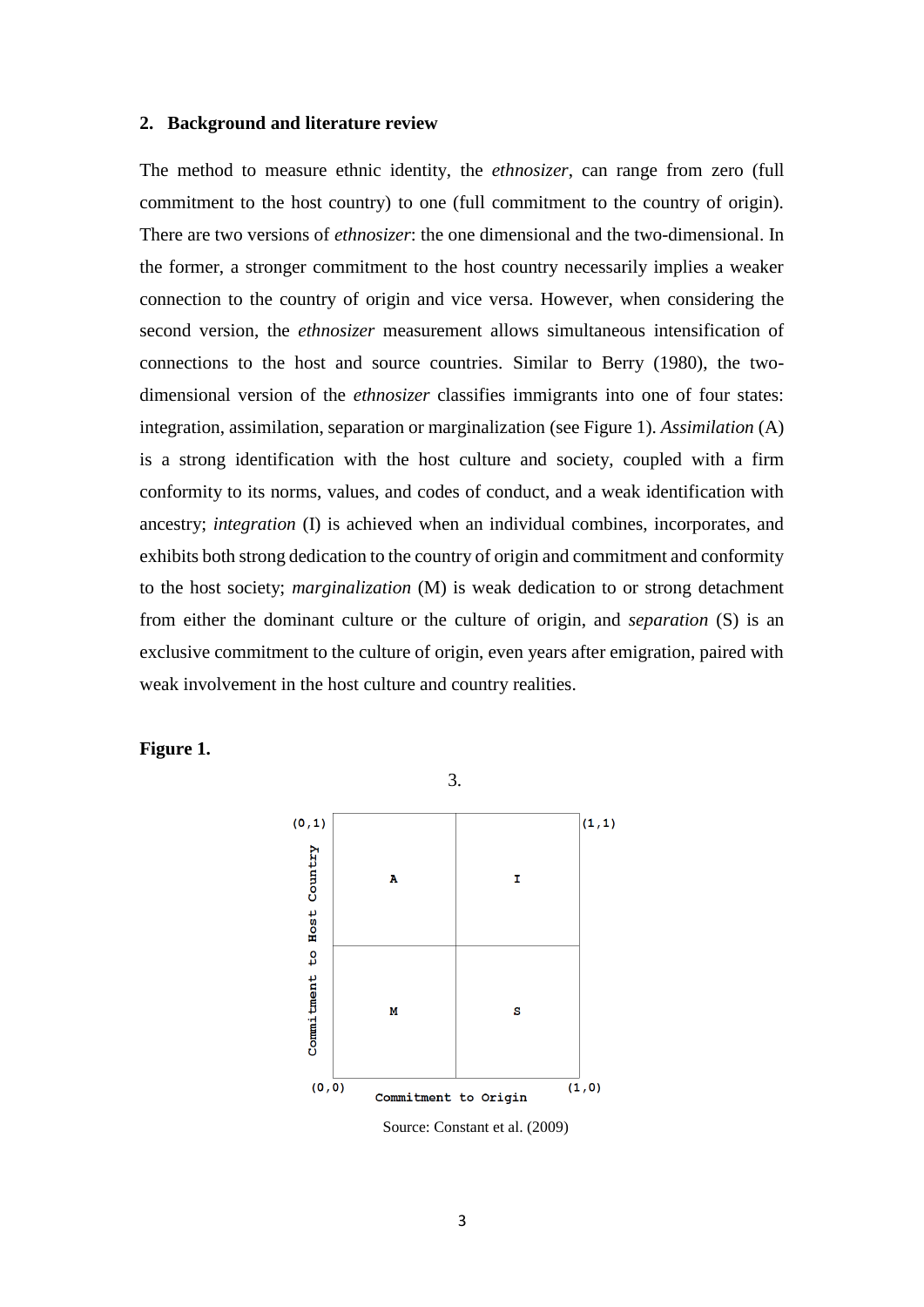In their pioneering article, Constant et al. (2009) demonstrated characteristics that affect the immigrant's state of ethnic identification, i.e., integration, assimilation, separation and marginalization, using data from the GSOEP. They found that young migrants are integrated or assimilated upon arrival, with women being less assimilated than men. Immigrants with a college degree or higher education from their home country separated less than those with no education. School education, whether complete or incomplete, was more harmful to the process of integration or assimilation than no education in the home country; it also led to more separation. Ex-Yugoslavs assimilated more and separated less than Turks in Germany, but they also marginalized more. Whereas Greeks, Spaniards and Italians were no different than Turks, people from other ethnicities integrated and assimilated more. Constant, Gataullina, Zimmermann and Zimmermann (2006) showed that Christians adapt more easily to German society than Muslims. Female Muslims integrated and assimilated less, and separated more, than Muslim men. Christian immigrants with a college or higher education from their home country integrated well, whereas Muslims did not. Zimmermann (2007) showed that the results of the *ethnosizer* largely depend on premigration characteristics and that this measurement is exogenous to the economic and social processes experienced in the host country. The ethnic identification depends, not only in the immigrants' characteristics, but also on the characteristics of the immigrant's resident. For example, Constant, Schüller and Zimmermann (2013) found that residential ethnic clustering strengthens immigrants' identification with the origin and weakens identification with the host society.

Information for a large range of countries is accumulating in the literature on the effect of ethnic identification on economic behavior—such as participation in the labor market, income and household ownership—using the *ethnosizer*. With respect to the decision to work, Constant and Zimmermann (2009), using data from Germany, showed that immigrants (both men and women) who are separated and marginalized are less likely to work than those who are assimilated. In addition, women who were integrated tended to work more than those who were assimilated, but there was no significant difference between integrated men and assimilated women. Constant, Kahanec, Rinne, and Zimmermann (2011) found that separated migrants (i.e., those not attached to the host country but rather strongly attached to their country of origin) have a relatively slow reintegration into the labor market. Constant, Gataullina, and Zimmermann (2006) examined gender differences in the effect of ethnic identification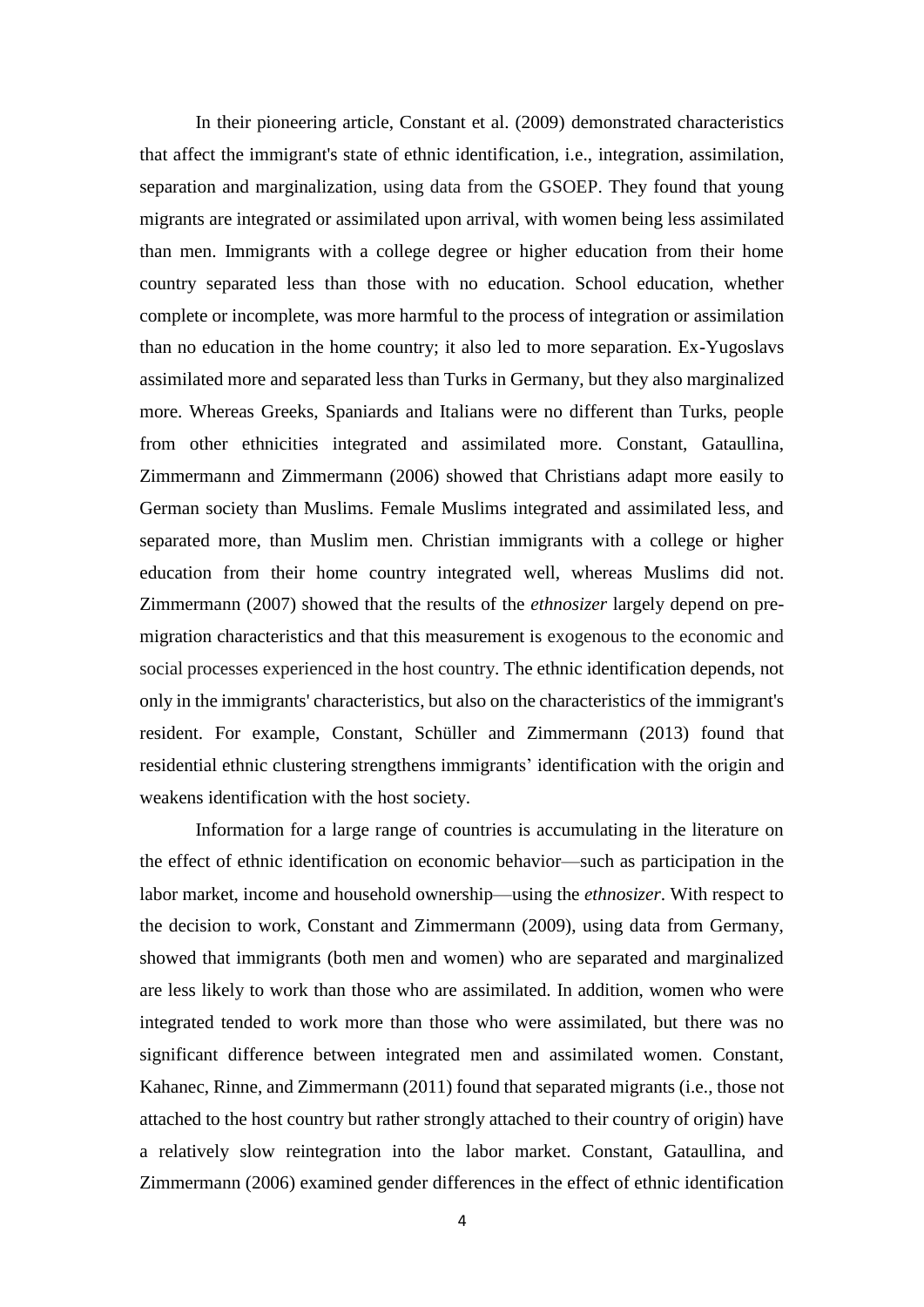on the probability of working. They found that for immigrant men, preserving their attachment to the country of origin does not affect their probability of working, as long as they have a strong attachment to the host culture and society. For immigrant women, however, maintaining their commitment to their country of origin along with a strong adjustment to the host society had a very strong and positive effect on their probability of working.

With respect to the effect of ethnic identification on income, Zimmermann (2007) showed that if male and female migrants are fully integrated, their earnings grow dramatically, but the increase in the females' earnings is higher. Full separation and full marginalization led to a decrease in labor earnings for both male and female migrants. Constant and Zimmermann (2009) did not find any significant effects of ethnic identity on immigrant workers' earnings (while controlling for selection in the labor market). On the other hand, Danzer and Ulku (2011), using data on Turks in Berlin, found that a high degree of integration (which was a combination of political, social and economic integration) positively and significantly affects the immigrants' income. Constant, Krause, Rinne and Zimmermann (2010) analyzed the reservation wages of the first and second generations of migrants to Germany. They found that the reservation wages increase from first to second-generation migrants, but the ethnic identification and the ethnosizer does not explain much of this reservation wage gap.

Similar to the *ethnosizer*, Drydakis (2012), using data from Greece, suggested ethnic identification to be a combination of language, cultural habits (food, media, music and reading), self-identification, social interaction, and future citizenship plans. He found that assimilation and integration dramatically increase the immigrant's wage, whereas separation and marginalization decrease it. Gorinas (2014), using a Danish survey, extended the *ethnosizer* by developing *the modernization index* to measure openness to majority norms. He showed that immigrants, particularly first-generation immigrant women, who share social norms with the majority experience significantly better employment outcomes, but that immigrant employment is almost unaffected by ethnic identity. Another field is household ownership: Constant, Roberts, and Zimmermann (2009) found that assimilated or integrated households are more likely to own a house than those that are separated or marginalized for a given set of socioeconomic and demographic characteristics.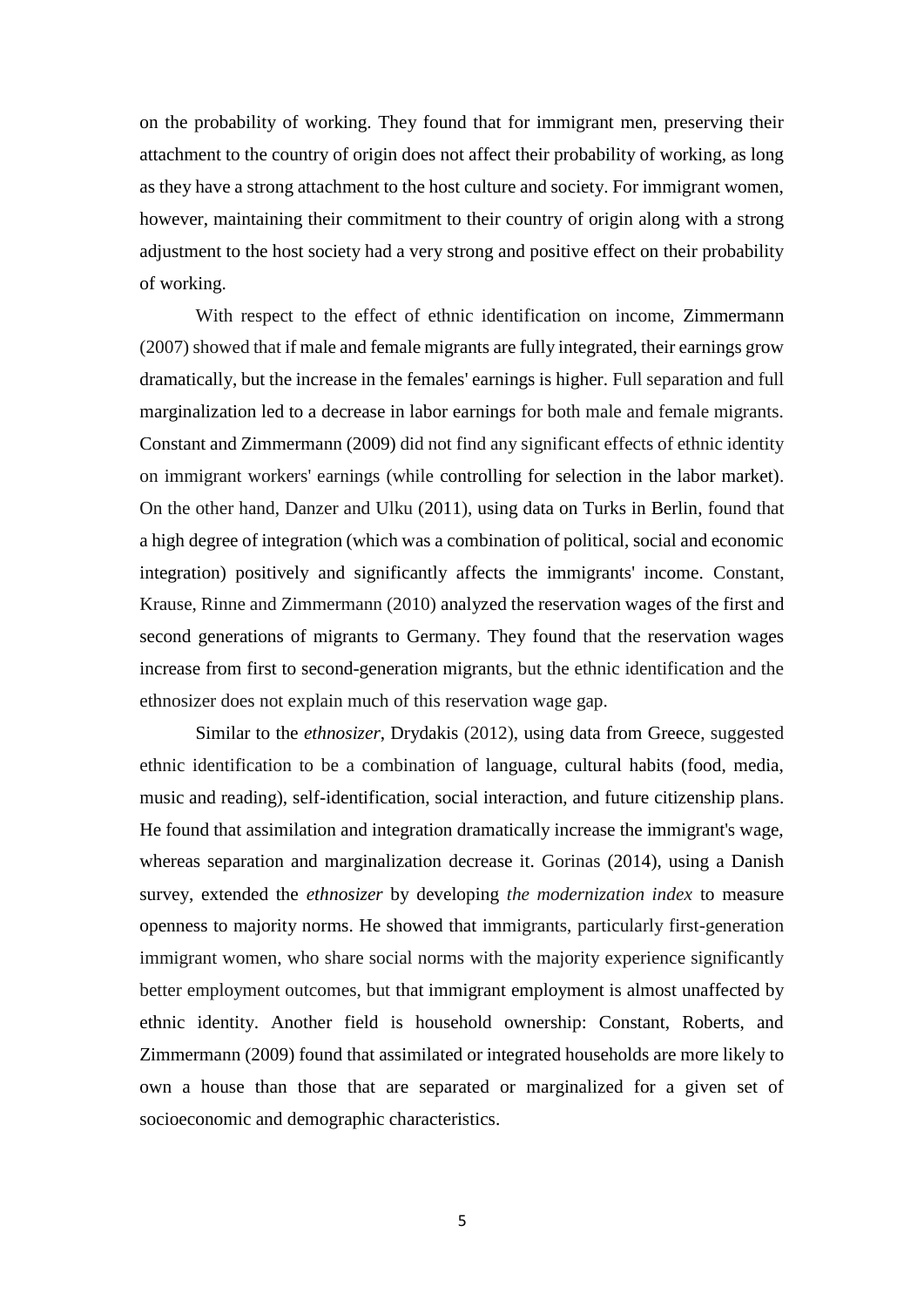#### **4. The model**

Consider an immigrant who settles in a new country. To find a job, he or she needs assistance in his/her job search. A large number of studies have shown that social networks, i.e. friends and family, play a major role in job searches. The empirical evidence reveals that also in the advanced economies such as the U.S., the informal search methods are a key determinant of labor prospects (for a survey, see Ioannides and Loury, 2004). Moreover, Kahanec and Mendola (2007) examined the effect of social networks on labor market status, and show that the role of the social networks may be especially pronounced for immigrant minority group. Thus, it is assumed that the immigrant can find a job using two different means: by investing effort in creating networks with migrants that arrived before he or she did, *c* , and by investing effort in creating networks with the natives,  $e$ . *e*

The strength of the immigrant's social networks is a function of both the immigrant's personal contacts and his or her identification with the culture, norms and values of the group. The level of the group's commitment to the individual increases with the individual's similarity to that group's members. Thus, the level of efficiency of the immigrant's investments,  $c$  and  $e$ , depends on the extent of the relationship between the immigrant and the members of the group. This relationship is affected by the migrant's language acquisition, and adaption to the culture and values of the group, among others. Therefore, the immigrant's investments,  $c$  and  $e$ , represent his or her ethnic identification with the source society and the new society, respectively. It is assumed for simplicity that the immigrant's leisure time,  $T$ , is fixed. The immigrant therefore allocates part (or all) of his/her leisure time to creating social networks with immigrants as well as natives. The time required to create social networks with immigrants can differ from that required to create social networks with natives. Let  $\beta$  $(\beta > 0)$  denote this difference. Clearly, creating social networks with migrants requires less investment than creating them with the local population ( $\beta$ <1).  $\beta$ 

The probability of finding a job, *p*, depends on the immigration's level of social  
networking and satisfies: 
$$
\frac{\partial p(e,c)}{\partial e} > 0, \frac{\partial p(e,c)}{\partial c} > 0, \frac{\partial^2 p(e,c)}{\partial e^2} < 0, \frac{\partial^2 p(e,c)}{\partial c^2} < 0.
$$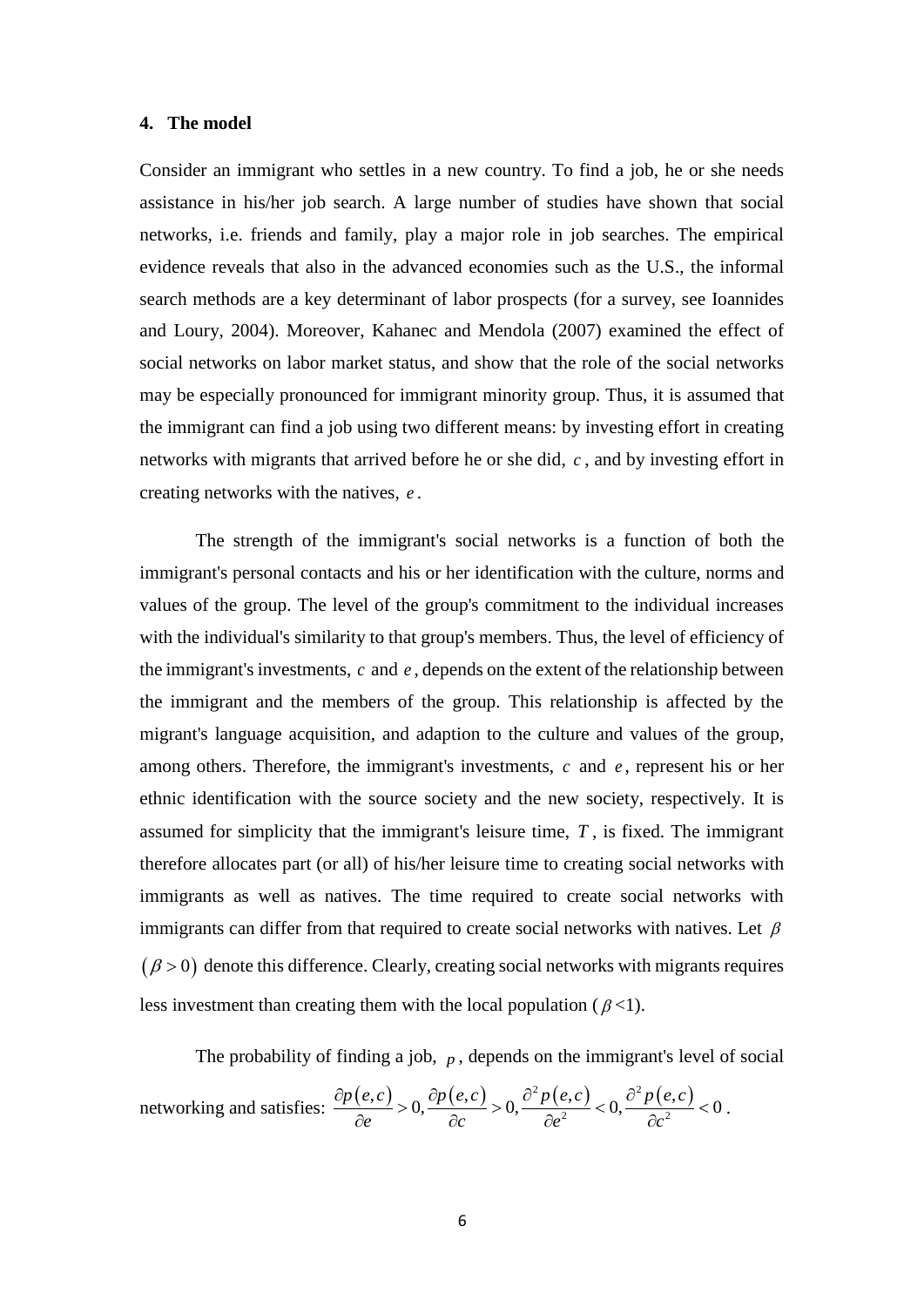Let  $w$  denote the potential wage that the immigrants can receive in the host country. This wage depends on pre-immigration characteristics such as gender, education, religion, economic status, etc.

We normalize the cost of investing in the migrants' self-network to unity and We normalize the cost of investing in the migrants' self-network to unity and<br>the cost of investing in the natives' network by  $\alpha(\alpha > 1)$ .  $\alpha$  depends on the cultural distance between the host country's and source country's societies. Denote this distance by  $d$ .  $\alpha$  also depends on the immigrant's different characteristics, such as age and gender. We denote these characteristics by  $\alpha$ . *a*

The expected utility of the immigrant is given by:

$$
E(u) = p(e, c) \cdot w - c - \alpha(d, a) \cdot e \tag{1.1}
$$

s.t.

$$
c + \beta e \le T \tag{1.2}
$$

Below, we assume that the time constraint is not bounding, i.e.  $c + \beta e < T$ . We develop the results for a bounding time constraint in the appendix, and show that the main results do not change.  $c + \beta e < T$  . We de

The optimal investment in the migrants' network,  $c^*$ , and the optimal investment in the natives' network,  $e^*$ , satisfy:

$$
\frac{\partial E(u)}{\partial e} = \frac{\partial p(e, c)}{\partial e} \cdot w - \alpha(d, a) = 0
$$
\n
$$
\frac{\partial E(u)}{\partial c} = \frac{\partial p(e, c)}{\partial c} \cdot w - 1 = 0
$$
\n(1.3)

From (1.3), in equilibrium, it must hold that: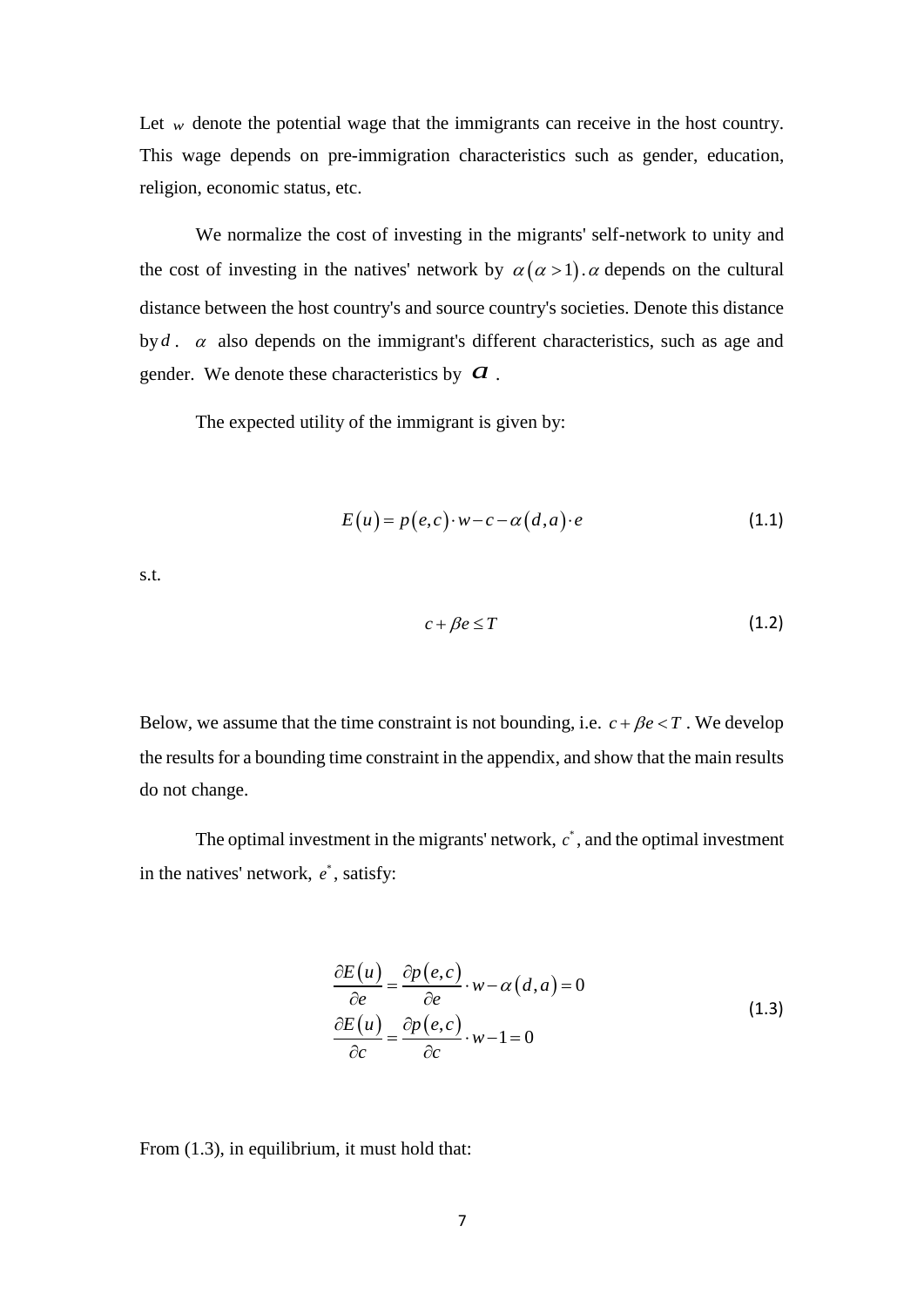$$
\frac{\partial p(e,c)}{\partial e} = \frac{\alpha}{w}
$$
\n
$$
\frac{\partial p(e,c)}{\partial c} = \frac{1}{w}
$$
\n(1.4)

We assume that the migrants have a relatively smaller population than the local population, and there is therefore a higher return for being part of the natives' network than for being part of the migrants' network. In addition, the type and the quality of the jobs provided by immigrant networks is different than the jobs provided by the native jobs provided by immigrant networks is different than the jobs provided by the native networks (see Kahanec and Mendola, 2007). Let  $\lambda(\lambda < 1)$  denote the efficiency of investing in the migrant network vs. the native network. Thus:

$$
\left. \frac{\partial p(e, c)}{\partial c} \right|_{e=c} = \lambda \left. \frac{\partial p(e, c)}{\partial e} \right|_{e=c} \tag{1.5}
$$

Moreover, as the stock of immigrants in the host country,  $N$ , increases, the effectiveness (efficiency) of investing in the migrants' network increases:  $\frac{\partial x}{\partial y} > 0$ . *N*  $\frac{\partial \lambda}{\partial x} > 0$ .  $\partial N$ 

Figure 2 demonstrates the optimal investment in the migrants' network,  $c^*$ , and in the natives' network,  $e^*$ , as described in  $(1.4)$ . It is not clear where the investment will be higher, i.e., with the native or migrant populations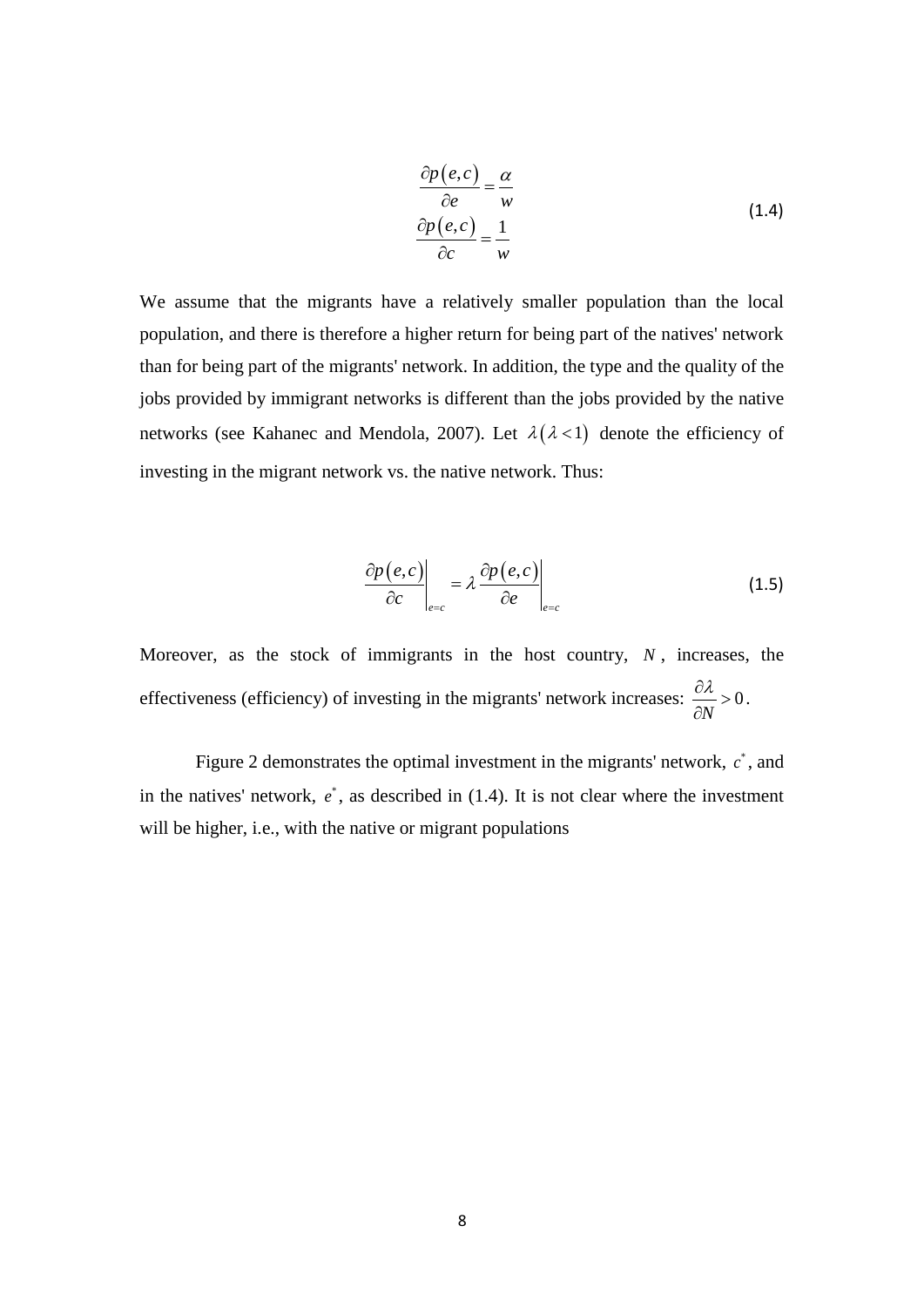



Whether the investment in the migrant network is higher or lower than in the native network depends on the relation between  $\frac{u}{m}$  and  $\frac{1}{m}$ , and the relationship between  $\frac{\partial p(e, c)}{\partial q}$  and  $\frac{\partial p(e, c)}{\partial q}$ . Thus, whether an immigrant will invest more in one network than the other depends on the relative cost and benefit from these investments such that: *w*  $\alpha$  and  $1$  and the *w e*  $\partial p(e,c)$  $\partial e$  $\frac{p(e, c)}{p(e, c)}$ . Thus *c*  $\partial p(e,c$  $\partial c$   $\vdots$ 

$$
\begin{aligned}\n\text{if} \quad & \alpha > \frac{1}{\lambda} \quad \text{than} \quad c^* > e^* \\
\text{if} \quad & \alpha = \frac{1}{\lambda} \quad \text{than} \quad e^* = c^* \\
\text{if} \quad & \alpha < \frac{1}{\lambda} \quad \text{than} \quad e^* > c^* \\
\end{aligned}
$$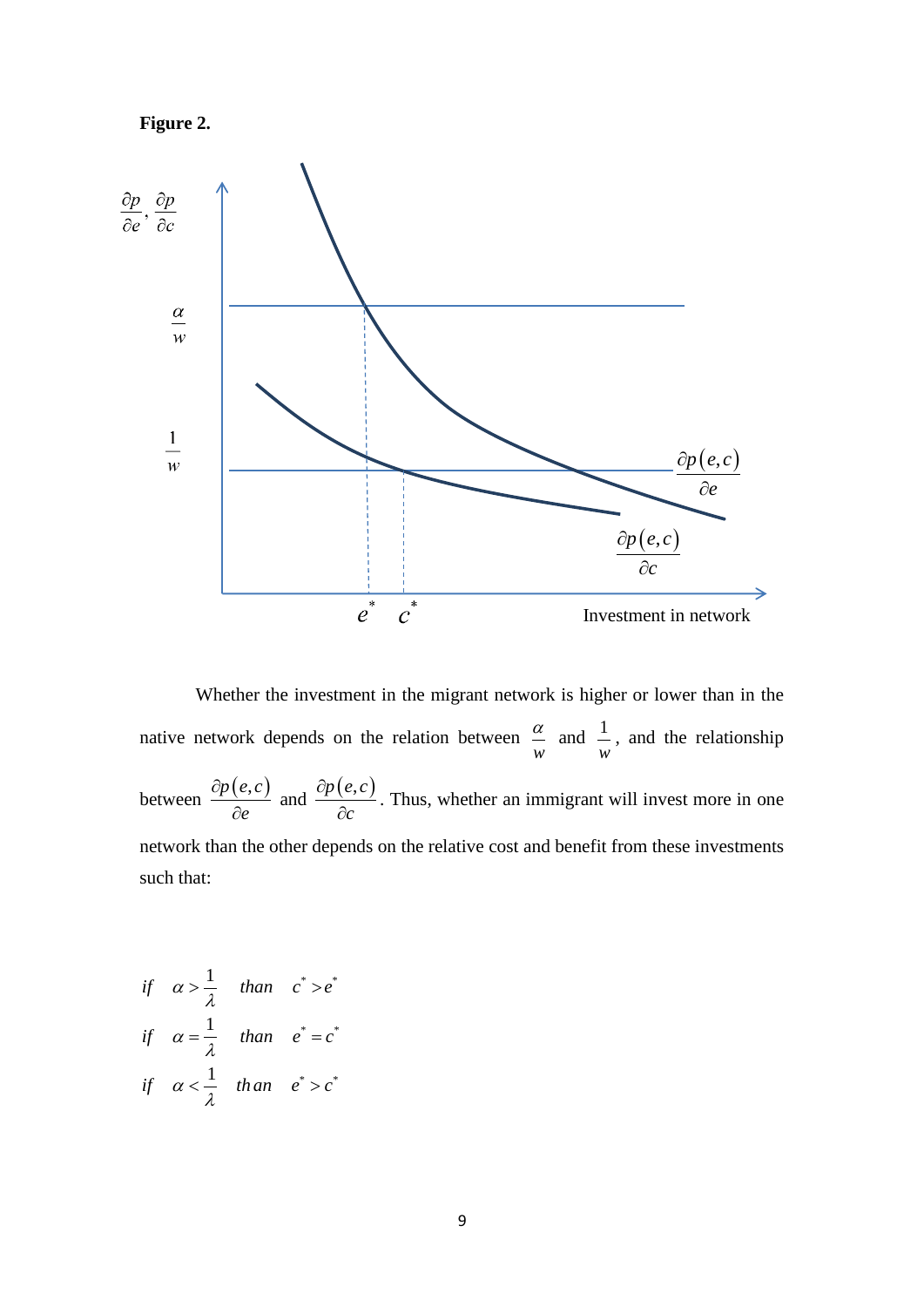#### **2.1. Comparative Statics**

Let us try to understand the implications of the above results. As noted, the relative cost,  $\alpha$ , is affected by the cultural distance,  $d$ , and personal characteristics,  $a$ . The first component, cultural distance, is created by different languages, ethnicities, religions and social norms (see Ghemawat, 2001). Clearly, as the cultural distance between the source society and host society increases, the immigrant's need to invest more effort to integrate into the host society, thus the relative cost,  $\alpha$ , increases. The second component, personal characteristics, includes the immigrant's age at entry and his or her ability to create social networks. As the immigrant's age increases, his or her ability to acquire the new language and the new social norms decreases, and thus the relative cost,  $\alpha$ , increases (see, for example, Chiswich and Miller, 2005).

**Figure 3.**



Now suppose that the cultural distance between the host society and the source society,  $d$ , increases, or alternatively, that the immigrant's age at arrival increases, such that the relative cost of investment in the native compared to migrant network,  $\alpha$  $\alpha$  and  $\alpha$  and  $\alpha$  and  $\alpha$  and  $\alpha$  and  $\alpha$  and  $\alpha$  and  $\alpha$  and  $\alpha$  and  $\alpha$  and  $\alpha$  and  $\alpha$  and  $\alpha$  and  $\alpha$  and  $\alpha$  and  $\alpha$  and  $\alpha$  and  $\alpha$  and  $\alpha$  and  $\alpha$  and  $\alpha$  and  $\alpha$  and  $\alpha$  and  $\alpha$  and  $\alpha$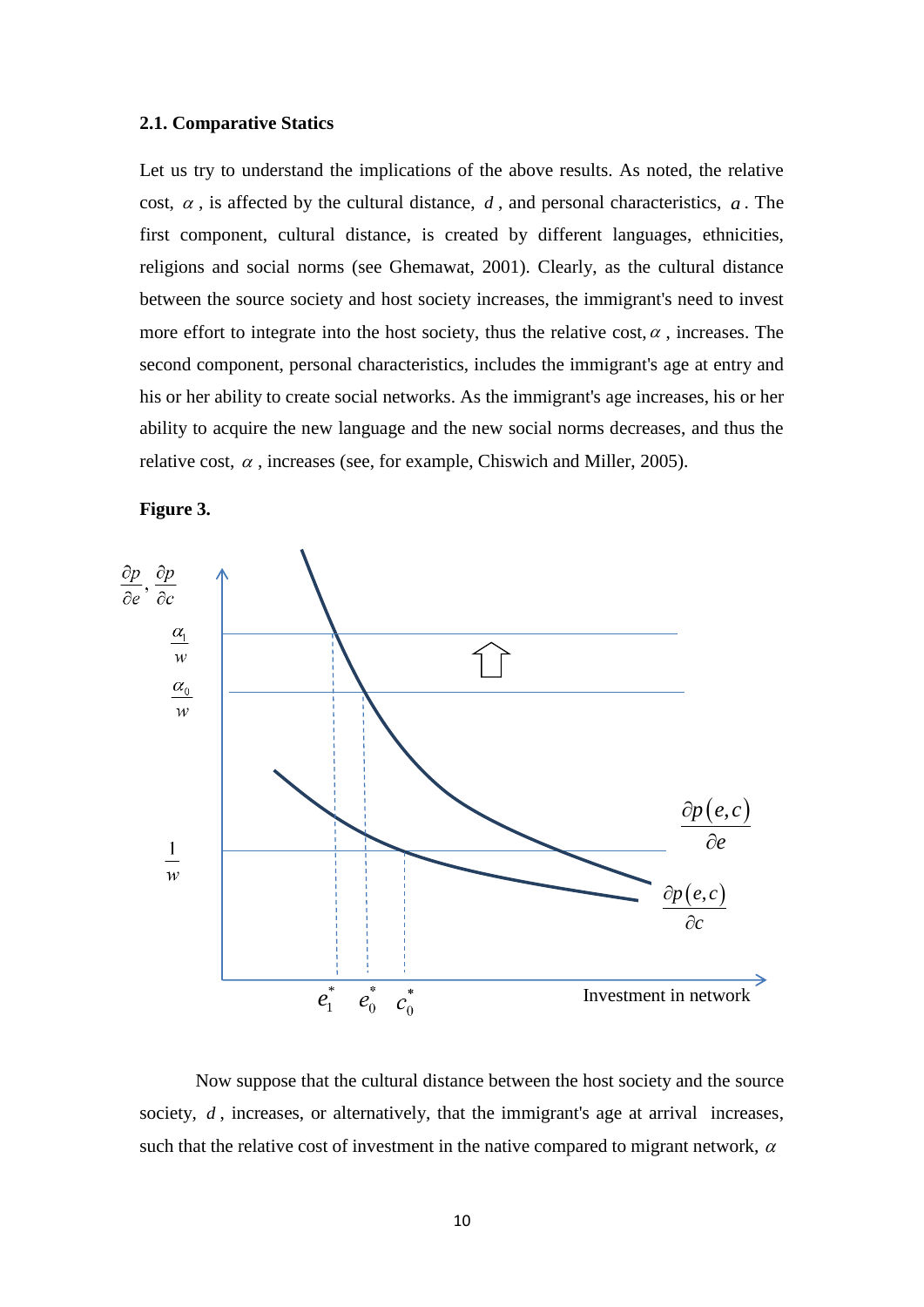, increases. Looking at Figure 3,  $\frac{\mu_0}{\sigma}$  increases to level  $\frac{\mu_1}{\sigma}$ , and thus the immigrant's optimal investment in the native network decreases from  $e_0^*$  to  $e_1^*$ , whereas his or her optimal investment in the migrant network does not change. In other words, cultural distance between the host country and the home country or older age at arrival causes *marginalization* (if  $c_0^*$  is low) or *separation* (if  $c_0^*$  is high). We can use this outcome to explain the results obtained by Constant et al. (2009)—that as the age at arrival increases, separation and marginalization increase, while integration and assimilation decrease. It also explains the results of Constant, Gataullina, Zimmermann, and Zimmermann (2006) showing that Muslims, who have a strong cultural distance from the local population, are less integrated and more separate than the Christians. Moreover, it explains why Constant et al. (2009) found that ex-Yugoslavs, who had a small cultural distance from the local population, assimilated better than Turks, Greeks, Italians or Spaniards. *w*  $\alpha_0$  increases to level  $\alpha_1$  and *w*  $\alpha$ ,  $\alpha$ 

As mentioned above, the potential wage that immigrants can receive in their host country depends on pre-immigration characteristics such as gender, level of education, experience, etc. Suppose two individuals, who differ in their gender or education: the first can earn  $w_0$ , whereas the second can earn  $w_1$  ( $w_0 > w_1$ ). Figure 4 shows that the individual with the low wage invests less in social networks—migrants' as well as natives'. This explains the result presented by Constant et al. (2009) on the effect of education and experience upon entry into the host country on the immigrant's ethnic identification: a high potential wage at entry (with derives from college and higher education or vocational training in the source country) decreases *separation* and *marginalization*. Females, who can be discriminated against in the labor market, assimilate less than males.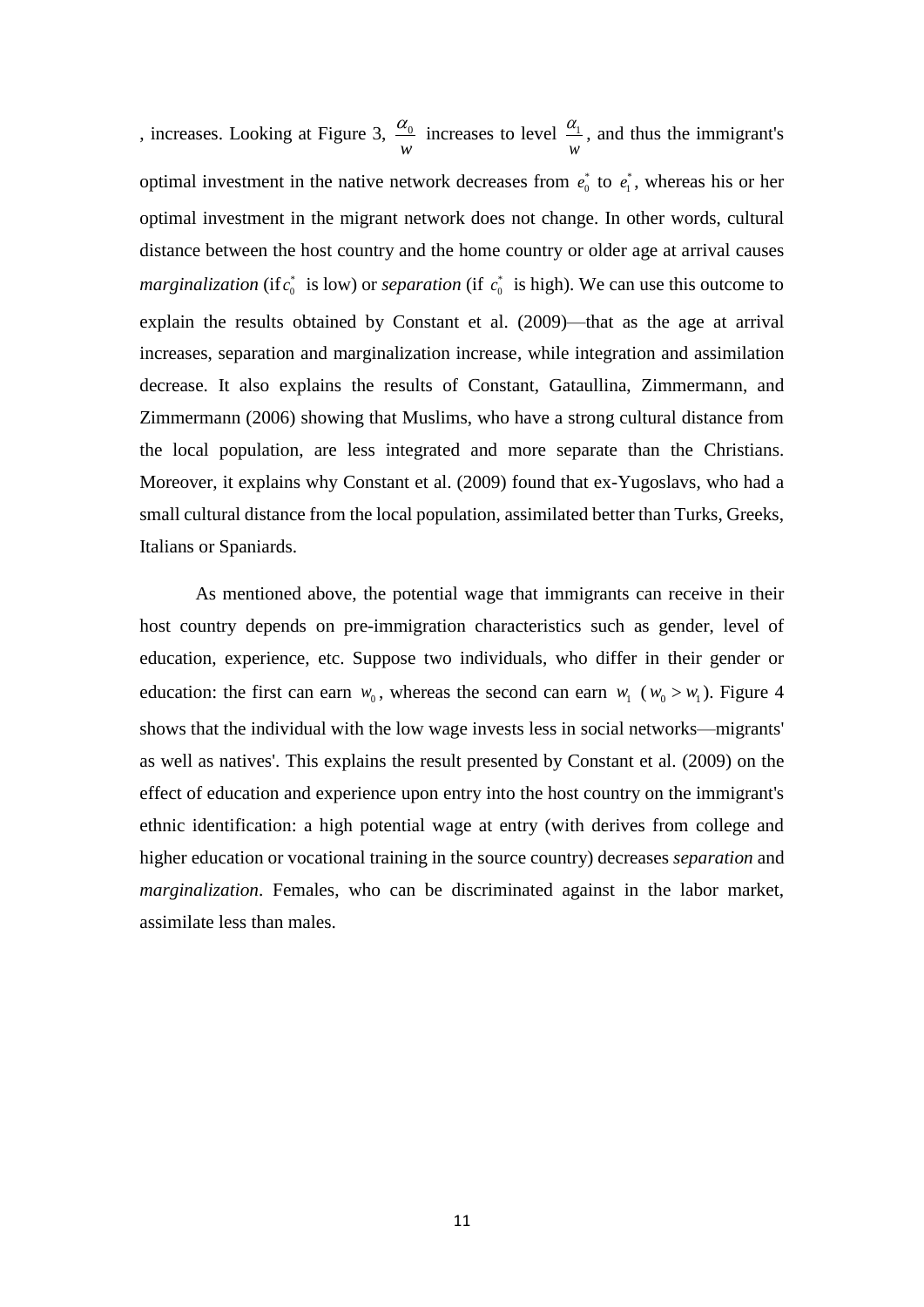

Finally, suppose that the efficiency level of the relative investment in the immigrant's network,  $\lambda(N)$ , increases. This can happen, for example, when the stock of migrants in the host country increases, thus enabling immigrants to obtain more information on the job market. It also can happen when the political strength of the minority group increases. It is easy to see from Figure 5 that the immigrant will increase his/her investment in the migrant network from  $c_0^*$  to  $c_1^*$ , whereas the investment in the native network will not change. It is thus expected that when the stock of immigrants in the host country increases, *separation* or *integration* will be obtained. This is consistent with the findings of Constant et al. (2009) and Constant, Gataullina, Zimmermann and Zimmermann (2006) of differences in the ethnic identity of different groups that can be followed by the size and political strength of the groups in the host country.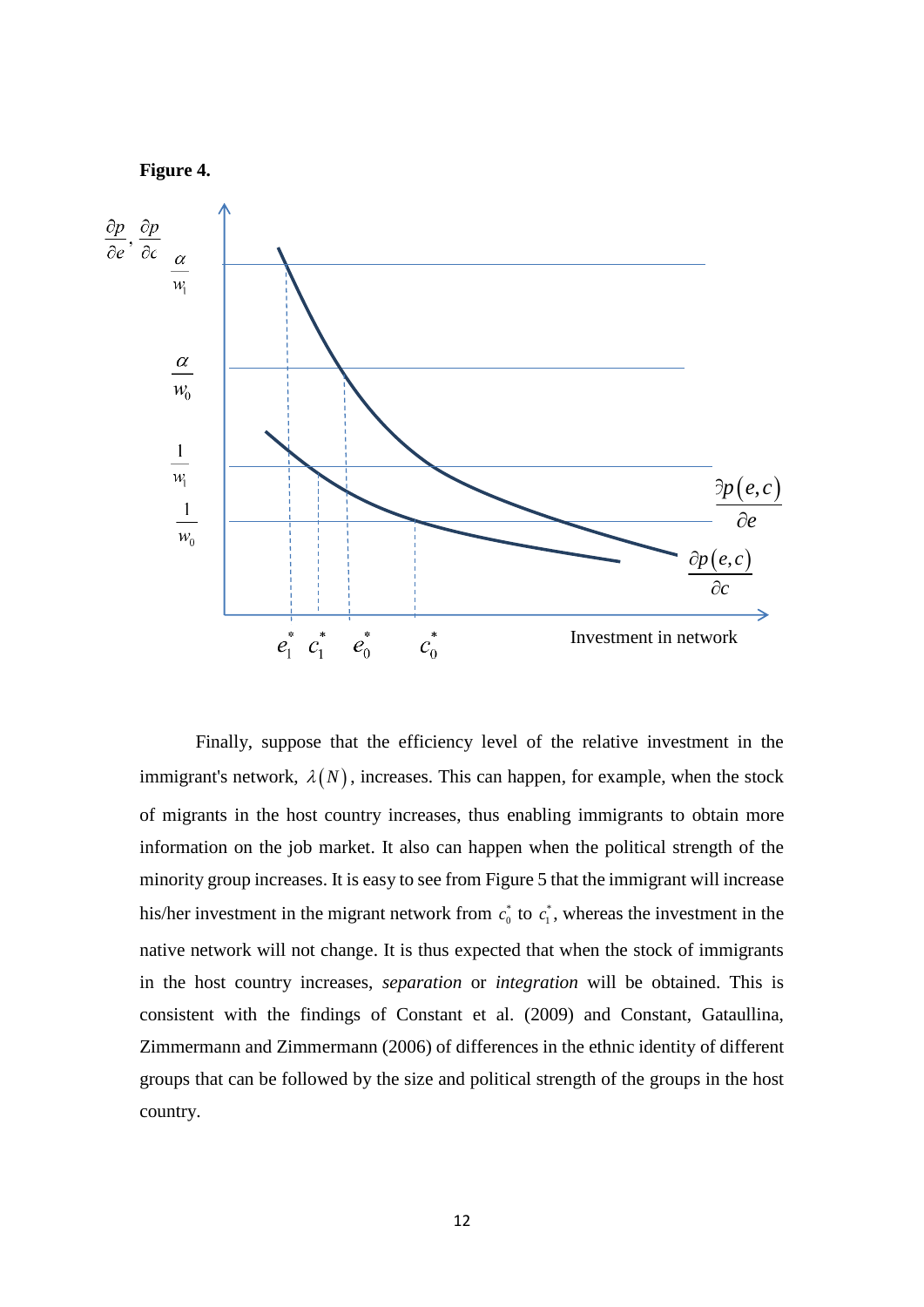



#### **5. Discussion**

In this note, the effects of gender, source country, religion, age at arrival, education level and experience in the source country on the immigrant's ethnic identification in the host country are explained. Specifically, we provide some theoretical explanations for the different empirical results presented in the literature on ethnic identification (Constant and Zimmermann, 2013; Constant et al., 2009; Constant, Gataullina Zimmermann, and Zimmermann, 2006).

We illustrate the results in the two-dimensional model of the *ethnosizer*, which allows simultaneous commitment to the host and source country societies. The total time invested in social networks of the host country and country of origin is optimally chosen. While Constant et al. (2009) and Constant, Gataullina Zimmermann, and Zimmermann (2006) do not examine changes in ethnic identification over time, i.e. two identical migrants arriving at two different periods are classified with the same status, our theoretical model shows that the ethnic identification of a migrant will increase over time.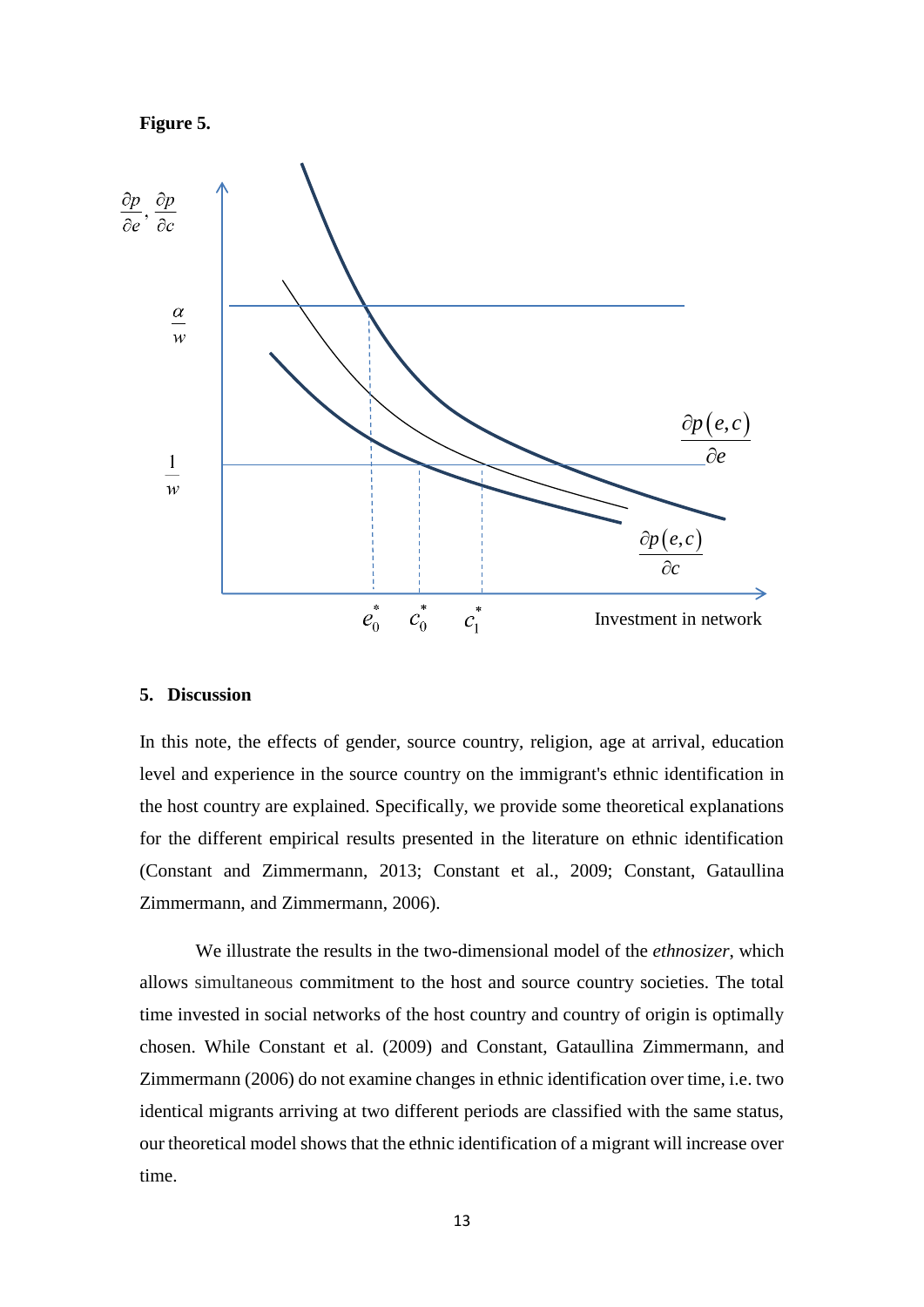#### **References**

Akerlof, G.A., Kranton, R.E. (2000)" *Economics and Identity"*, *Quarterly Journal of Economics,* 115(3), 715–753.

B′enabou, R. and Tirole, J. (2013) "Identity, Morals and Taboos: Beliefs as Assets", *The Quarterly Journal of Economics*, 126, 805–855.

Berry, J. (1980) "Acculturation as Varieties of Adaptation." In: Padilla, A.M. (Ed.). *Acculturation: Theory, Models and Some New Findings*. Boulder, CO: Westview, 9– 25.

Chiswick, B.R. (1978) "The Effect of Americanization on the Earnings of Foreign-Born Men", *Journal of Political Economics,* 86, 897–922.

Chiswick, B.R. and Miller, P.M. (2005) "Do Enclaves Matter in Immigrant Adjustment?", *City and Community*, 4(1), 5–35.

Constant, A., Gataullina, L. and Zimmermann, K.F. (2006) "Gender, Ethnic Identity and Work", IZA Discussion Paper No. 2420.

Constant, A., Gataullina, L. and Zimmermann, K.F. (2009) "Ethnosizing Immigrants", *Journal of Economic Behavior & Organization*, 69(3), 274–287.

Constant, A., Gataullina, L., Zimmermann, L. and Zimmermann, K.F. (2006) "Clash of Cultures: Muslims and Christians in the Ethnosizing Process", IZA Discussion Paper No. 2350.

Constant, A., Kahanec, M., Rinne, U. and Zimmermann, K.F. (2011) "Ethnicity, Job Search and Labor Market Reintegration of the Unemployed", *International Journal of Manpower*, 32, 753–776.

Constant, A., Schüller, S. and Zimmermann, K.F. (2013): "Ethnic Spatial Dispersion and Immigrant Identity", *IZA DP No. 7868*, IZA, Bonn.

Constant, A., Krause, A. Rinne, U. and Zimmermann, K.F. (2010): "Reservation Wages of First and Second Generation Migrants",", *IZA DP No. 5396*, IZA, Bonn.

Constant, A., Roberts, R. and Zimmermann, K.F. (2009) "Ethnic Identity and Immigrant Homeownership", *Urban Studies*, 46(9), 1879–1898.

Constant, A. and Zimmermann, K.F. (2008) "Measuring Ethnic Identity and Its Impact on Economic Behavior", *Journal of the European Economic Association*, 6(2–3), 424– 433.

Constant, A. and Zimmermann, K.F. (2009) "Work and Money: Payoffs by Ethnic Identity and Gender", *Research in Labor Economics*, 29, 3–30.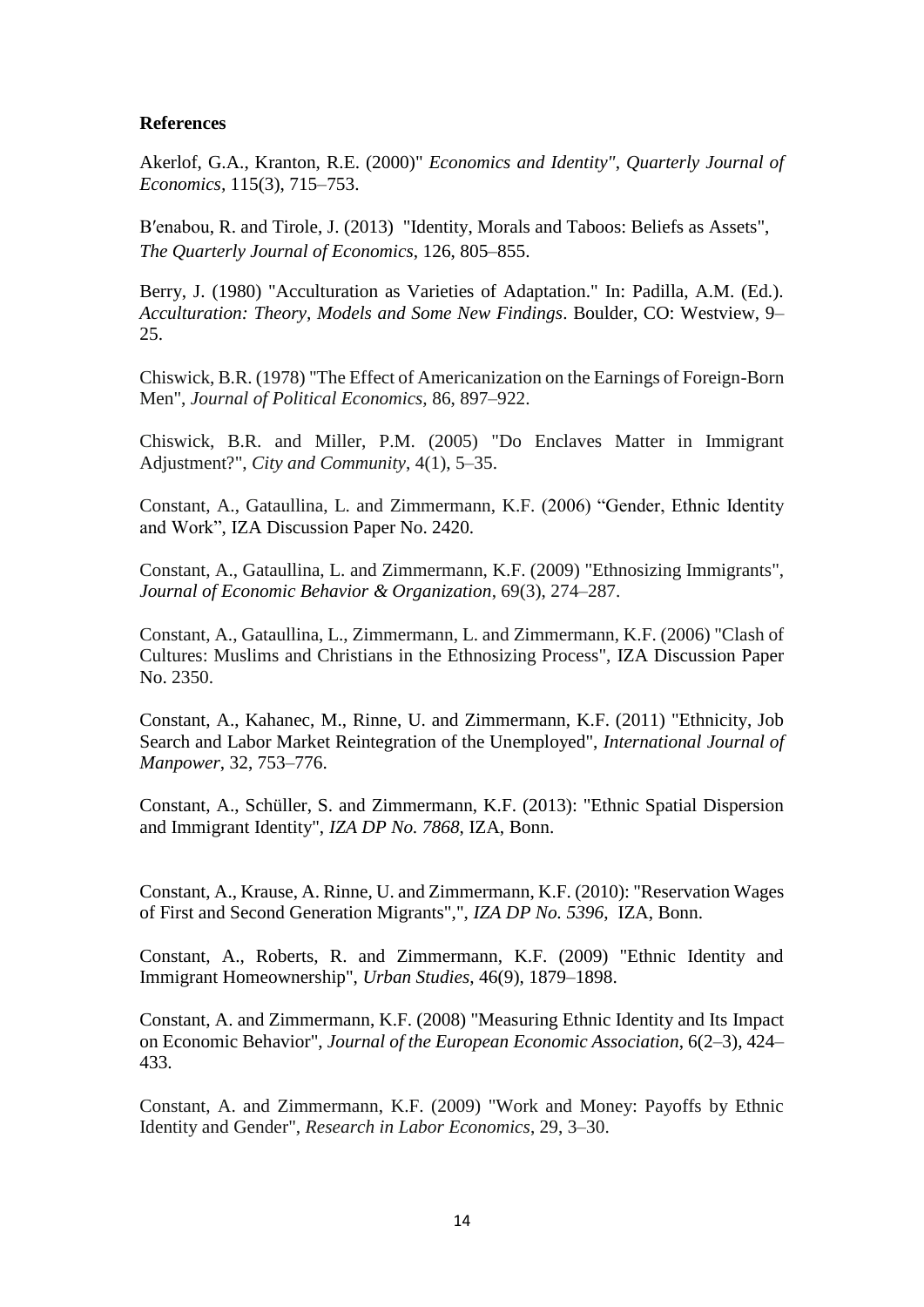Constant, A. and Zimmermann, K.F. (2013) "Immigrants, Ethnic Identities and the Nation-State." In: Constant, A. and Zimmermann, K.F. (Eds.). *International Handbook on the Economics of Migration*. Edward Elgar, 259–275. ISBN 978-1-84542-629-3.

Danzer, A.M and Ulku, H. (2011) "Integration, Social Networks and Economic Success of Immigrants: A Case Study of the Turkish Community in Berlin", *Kyklos*, 64, 342– 365.

Drydakis, N. (2012) "Ethnic Identity and Immigrants' Wages in Greece", *International Journal of Intercultural Relations*, 36, 389–402.

Ghemawat, P. (2001) "Distance Still Matters: The Hard Reality of Global Expansion", *Harvard Business Review*, 79(8), 137–147.

Gorinas, C. (2014) ["Ethnic Identity, Majority Norms, and the Native–Immigrant](http://link.springer.com/article/10.1007/s00148-012-0463-3)  [Employment Gap"](http://link.springer.com/article/10.1007/s00148-012-0463-3), *Journal of Population Economics*, 27, 225–250.

Ioannides, Y. M. and L. D. Loury (2004), "Job Information Networks, Neighborhood Effects, and Inequality," *Journal of Economic Literature*, 42(4):1056-1093

Kahanec, M. and Mendola, M. (2007) "Social Determinants of Labor Market Status of Ethnic Minorities in Britain", *Research in Labor Economics,* 29, 167–195.

Zimmermann, K.F. (2007) "Migrant Ethnic Identity: Concept and Policy Implications." *The Cyprus Economic Society Annual Lecture in Economics*. IZA Discussion Paper No. 3056.